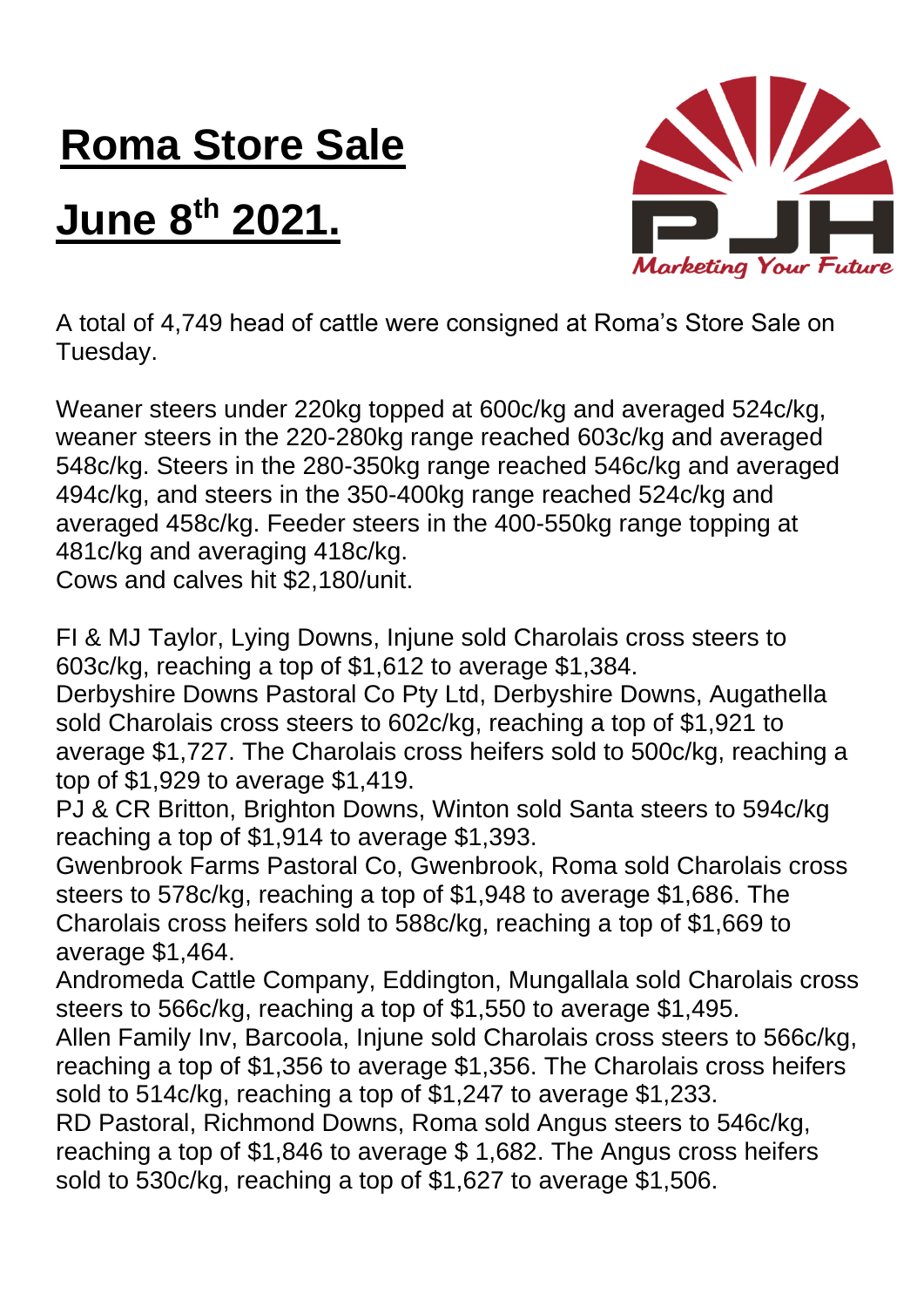Bates Pastoral Pty Ltd, Bengalla, Wallumbilla sold Angus steers to 544c/kg, reaching a top of \$1,781 to average \$1,706. The Angus heifers sold to 476c/kg, reaching a top of \$2,146 to average \$1,590.

Green Family Trust, Mogera Stn, Adavale sold Angus cross steers to 542c/kg, reaching a top of \$1,702 to average \$1,323. The Charolais cross heifers sold to 532c/kg, reaching a top of \$1,186 to average \$980. Vincent Grazing, Reedsdale, Roma sold Santa cross steers to 533c/kg, reaching a top of \$1,751 to average \$1,720.

LL & SD Bode, Percol Plains, McKinlay sold Droughtmaster cross steers to 532c/kg, reaching a top of \$1,575 to average \$1,447.

JW Blackburn Mt Bindango, Roma sold Angus cross steers to 516c/kg, reaching a top of \$1,420 to average \$1,420. The Angus cross heifers sold to 516c/kg, reaching a top of \$1,365 to average \$1,257.

DJ & KA McDonald, Wyrapa, Charleville sold Murray grey cross steers to 498c/kg, reaching a top of \$1,731 to average \$1,625.

WJ & EA Martyn, Canowindra, Roma sold Shorthorn cross steers to 493c/kg, reaching a top of \$1,814 to average \$1,647. The Shorthorn cross heifers sold to 476c/kg, reaching a top of \$1,493 to average \$1,493. PM & HJ Devlin, Carmody Downs, Wandoan sold Angus steers to 486c/kg, reaching a top of \$1,865 to average \$1,802.

CJ Bishop, Binbinette, Wallumbilla sold Angus steers to 481c/kg, reaching a top of \$2,293 to average \$2,032.

Strathfield Past Pty Ltd, Strathfield, McKinlay sold Droughtmaster cross steers to 466c/kg, reaching a top of \$1,974 to average \$1,807.

Whyenbah Development, Whyenbah, St George sold Santa cross steers to 452c/kg, reaching a top of \$1,942 to average \$1,892.

BJ & KM Perkins, Kaywarra, Eumamurrin sold Droughtmaster steers to 436c/kg, reaching a top of \$1,973 to average \$1,910.

GR & ML Scott, Ruby Farm, Wallumbilla sold Charolais cross steers to 430c/kg, reaching a top of \$2,093 to average \$2,065.

LA & GA Sellars, Montana, Injune sold Charolais cross steers to 416c/kg, reaching a top of \$1,434 to average \$1,408.

Heifers under 220kg topped at 654c/kg and averaged 556c/kg, while heifers in the 220-280kg range topped at 620c/kg and averaged 515c/kg. Heifers in the 280-350kg range topped at 552c/kg, averaging 428c/kg. Heifers in the 350-450kg range topped at 478c/kg, averaging 382c/kg.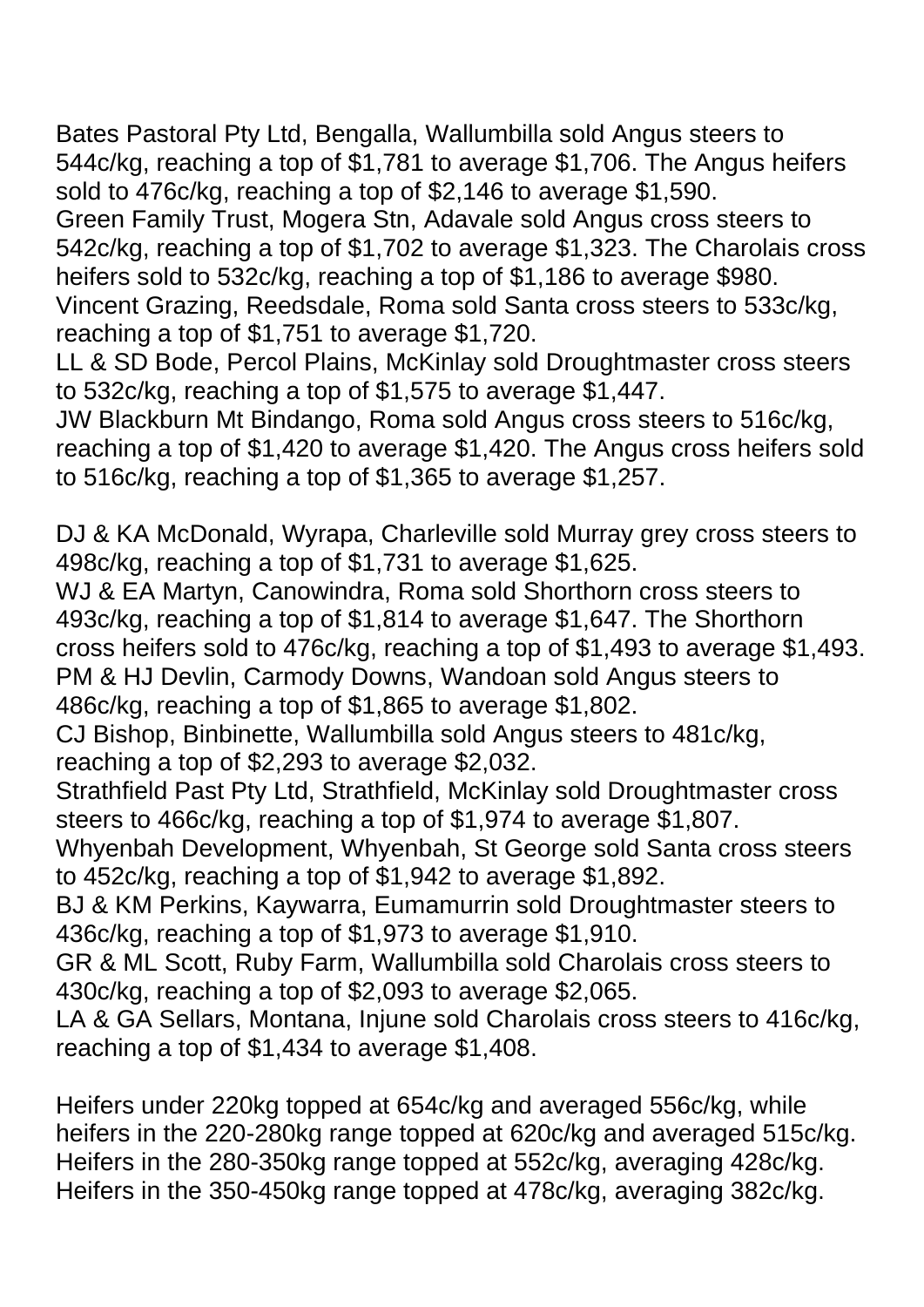WA & KE Freeman, Meeleebee Downs, Wallumbilla sold Angus heifers to 654c/kg, reaching a top of \$1,612 to average \$1,286.

Campmac Pty Ltd, Saramac Downs, Wallumbilla sold Angus cross heifers to 488c/kg, reaching a top of \$1,891 to average \$1,777.

PJ & ME Brennan, For Far, Mitchell sold Charbray heifers to 486c/kg, reaching a top of \$1,304 to average \$1,304.

Figtree Creek Pty Ltd, Cowarie Station, Marree sold Brahman heifers to 450c/kg, reaching a top of \$1,362 to average \$1,128.

Cows in the 300-400kg range reached 298c/kg and averaged 270c/kg, while cows in the 400kg-500kg range reached 395c/kg and averaged 280c/kg. Cows over 500kg topped at 310c/kg, averaging 286c/kg.

Dart Pastoral Co, Bannockburn Station, Torrens Creek sold Droughtmaster cross cows to 298c/kg, reaching a top of \$1,836 to average \$1,505.

JC & GM Worsfold, Oakwells, Injune sold Charolais cross cows to 295c/kg, reaching a top of \$1,981 to average \$1,767.

## *NEXT STORE SALE IS 15 th JUNE PJH SELL 8 th POSITION*